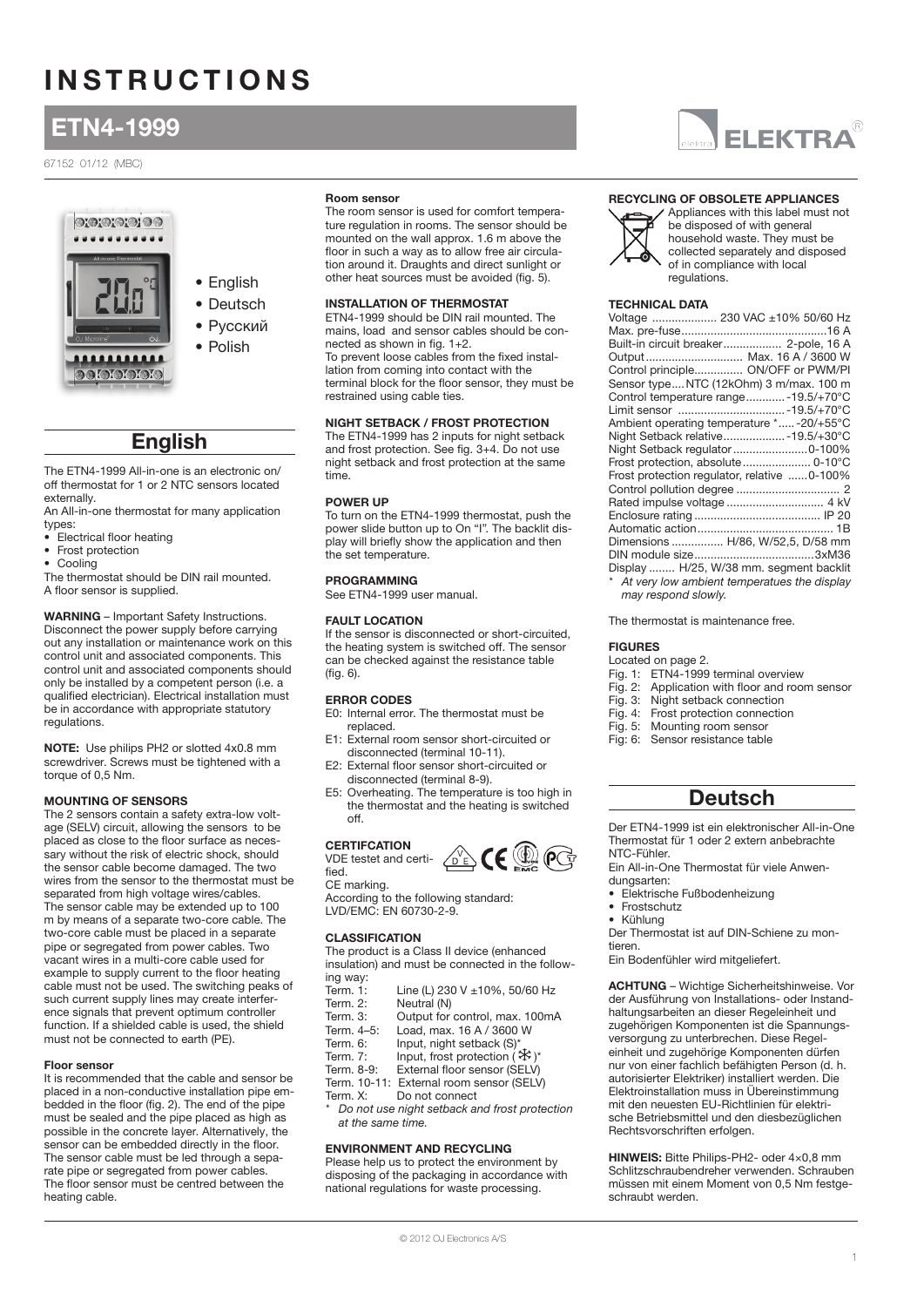### Montage von Fühlern

Die beiden Fühler sind mit einem Kleinspannungs-Sicherheitskreis (SELV) ausgestattet, womit eine Anbringung möglichst nahe an der Fußbodenoberfläche ohne Risiko von Stromschlägen durch ein eventuell schadhaft werdendes Fühlerkabel erfolgen kann. Die beiden Kabel vom Fühler zum Thermostat müssen getrennt von Hochspannungsleitern/-kabel verlegt werden.

Das Fühlerkabel kann mit einem separaten Zweileiterkabel bis zu 100 m verlängert werden. Das Zweileiterkabel ist in einem separaten Rohr oder getrennt von Leistungskabeln zu verlegen. Freie Leiter in einem beispielsweise das Bodenheizkabel mit Strom versorgenden Mehrleiterkabel dürfen nicht verwendet werden. Die Schaltspitzen einer derartigen Stromversorgung können das Signal beeinträchtigen und eine optimale Reglerfunktion verunmöglichen. Wird ein abgeschirmtes Kabel verwendet, darf die Abschirmung nicht geerdet werden.

### Bodenfühler

Es empfiehlt sich, Kabel und Fühler in einem im Boden eingelassenen, nicht leitenden Installationsrohr anzubringen (Abb. 2). Mit verschlossenem Rohrende sollte das Rohr so hoch wie möglich in der Betonschicht eingebettet sein. Alternativ kann der Fühler direkt im Boden eingebettet werden. Das Fühlerkabel ist in einem separaten Rohr oder getrennt von Leistungskabeln zu verlegen.

Der Bodenfühler muss zwischen den Heizkabelserpentinen zentriert werden.

#### Raumfühler

Der Raumfühler wird zur Regelung der Komforttemperatur in Räumen eingesetzt. Der Sensor ist auf der Wand ca. 1,6 m über dem Boden zu montieren. Zugluft und direkte Sonneneinstrahlung oder andere Wärmequellen müssen vermieden werden (Abb. 5).

### Installation des Thermostats

ETN4-1999 ist auf DIN-Schiene zu montieren. Netz-, Leistungs- und Fühlerkabel sind gemäß Abb. 1+2 anzuschließen.

Um einem Kontakt der Klemmenleiste des Bodenfühlers mit losen Kabeln der vorhandenen Installation vorzubeugen, müssen diese mit Kabelbindern festgemacht werden.

### Nachtabsenkung / Frostschutz

Der ETN4-1999hat 2 Eingänge für Nachtabsenkung und Frostschutz. Siehe Abb. 3+4. Nachtabsenkung und Frostschutz nicht gleichzeitig benutzen.

#### **EINSCHALTEN**

Zum Einschalten des ETN4-1999-Thermostats den Schaltknopf auf Ein "I" schieben. Das hintergrundbeleuchtete Display zeigt kurz die Anwendung und danach die Solltemperatur.

### Programmierung

Siehe ETN4-1999-Benutzerhandbuch.

### **FEHLERORTUNG**

Bei unterbrochenem oder kurzgeschlossenem Fühler wird die Heizanlage abgeschaltet. Der Fühler lässt sich mit der Widerstandstabelle (Abb. 6) abgleichen.

### Fehlercodes

- E0: Interner Fehler. Der Thermostat muss ausgetauscht werden.
- E1: Externer Raumfühler kurzgeschlossen oder unterbrochen (Klemme 10-11).
- E2: Externer Bodenfühler kurzgeschlossen oder unterbrochen (Klemme 8-9).
- E5: Überhitzung. Die Temperatur im Thermostat ist zu hoch und die Heizung ist ausgeschal $t$

### **ZERTIFIZIERUNG**

VDE geprüft und zertifziert. CE Prüfzeichen.

Gemäß folgendem Standard: NSR/EMV: EN 60730-2-9.

### Klassifikation

Das Produkt ist ein Klasse-II-Gerät (mit verstärkter Isolierung) und ist wie folgt anzuschließen:

| Klemme 1:   | Phase (L) 230 V $\pm$ 10 %,<br>50/60 Hz   |
|-------------|-------------------------------------------|
|             |                                           |
| Klemme 2:   | Nullleiter (N)                            |
| Klemme 3:   | Ausgang für Regelung,                     |
|             | max, 100 mA                               |
| Klemme 4-5: | Last, max. 16 A/3600 W                    |
| Klemme 6:   | Eingang, Nachtabsenkung (S)*              |
| Klemme 7:   | Eingang, Frostschutz ( $\mathcal{K}$ )*   |
| Klemme 8-9: | Externer Bodenfühler (SELV)               |
|             | Klemme 10-11: Externer Bodenfühler (SELV) |
| Klemme X:   | Nicht benutzen                            |
|             |                                           |

Nachtabsenkung und Frostschutz nicht gleichzeitig benutzen.

### Umwelt und RECYCLING

Bitte helfen Sie uns die Umwelt zu schützen und entsorgen Sie die Verpackung gemäß den nationalen Vorschriften für Abfallverwertung.

### Recycling von Altgeräten



Geräte mit diesem Aufkleber dürfen nicht mit dem normalen Hausmüll entsorgt werden. Sie müssen getrennt gesammelt und gemäß den gotten itt gesammelt and gen<br>Jokalen Vorschriften entsorgt werden.

#### Technische Daten

| Spannung 230 VAC ±10 %, 50/60 Hz                                |
|-----------------------------------------------------------------|
|                                                                 |
|                                                                 |
| Eingebauter Schalter 2-polig, 16 A                              |
| Ausgang  Max. 16 A/3600 W                                       |
| Regelprinzip EIN/AUS oder PBM/PI                                |
| FühlertypNTC (12 kOhm) 3 m/max. 100 m                           |
| Temperaturregelbereich-19,5/+70 °C                              |
| Begrenzungsfühler  - 19,5/+70 °C                                |
| Umgebungsbetriebstemperatur *-20/+55 °C                         |
| Nachtabsenkung, relativ-19,5/+30 °C                             |
| Nachtabsenkungsregler 0-100 %                                   |
|                                                                 |
| Frostschutzregler, relativ 0-100 %                              |
|                                                                 |
|                                                                 |
|                                                                 |
|                                                                 |
| Abmessungen $H \times B \times T = 86 \times 52.9 \times 58$ mm |
|                                                                 |
| Display $H \times B = 25 \times 38$ mm, Segment                 |
| hinterleuchtet                                                  |
|                                                                 |

Bei sehr niedrigen Umgebungstemperaturen kann sich die Displayanzeige verlangsamen.

Der Thermostat ist wartungsfrei.

### **ARRII DI INGEN**

### Siehe Seite 2.

- Abb. 1: ETN4-1999-Klemmenplan Abb. 2: Anwendung mit Boden- und Raumfühler
- Abb. 3: Nachtabsenkungsschaltung
- Abb. 4: Frostschutzschaltung
- Abb. 5: Raumfühlermontage
- Abb. 6: Fühlerwiderstandstabelle

### Русский

Электронный термостат Вкл./Выкл. «Все в одном» ETN4-1999 для одного или двух выносных датчиков типа NTC. Термостат «Все в одном» для различного применения:

- Электрического обогрева пола
- Предотвращения замерзания



• Охлаждения

Термостат устанавливается на DIN-рейку. Поставляется с датчиком температуры пола.

ПРЕДУПРЕЖДЕНИЕ – Важные инструкции по безопасности. Отключите питание перед тем, как осуществлять установку или любые регламентные работы с данным термостатом или связанными с ним компонентами. Данный термостат и его компоненты должны устанавливаться только компетентным персоналом (напр., квалифицированным электриком). Электрическая установка должна осуществляться в соответствии с действующими нормативными документами.

ВНИМАНИЕ: Используйте инструмент Philips PH2 или плоскую отвертку 4х0,8 мм. Винты должны быть затянуты с моментом 0,5 Н/м.

### УСТАНОВКА ДАТЧИКОВ

Кабели 2-х датчиков имеют сверхнизкое безопасное напряжение (SELV), что позволяет размещать их как можно ближе к поверхности пола без риска поражения электрическим током при повреждении кабеля датчика. Двухпроводной кабель датчика необходимо размещать отдельно от кабелей питания.

Кабель датчика может быть удлинен до 100 м при помощи отдельного 2-х проводного кабеля. 2-х проводной кабель должен быть установлен в специальной трубке или удален от кабелей питания. Нельзя использовать для этой цели 2 жилы многожильного кабеля, к примеру, кабеля питания нагревательных кабелей, поскольку импульсы тока при включении питания могут повлиять на нормальную работу термостата. Если используется экранированный кабель, то экран должен быть заземлен (РЕ).

### Датчик температуры пола

Рекомендуется размещать кабель и датчик в диэлектрической трубке, установленной в конструкции пола (рис. 2). Конец трубки должен быть изолирован и расположен как можно ближе к поверхности пола в бетонной стяжке. Датчик можно также установить непосредственно в стяжку. Кабель датчика необходимо установить в специальную трубку или разместить отдельно от кабелей питания. Датчик температуры пола необходимо устанавливать на одинаковом расстоянии между двумя витками нагревательного кабелями.

### Датчик температуры воздуха

Комнатный датчик температуры воздуха используется для поддержания комфортной температуры в помещениях. Датчик устанавливается на стене на расстоянии около 1,6 м от поверхности пола в месте свободной циркуляции воздуха вокруг него. Следует избегать сквозняков и попадания на датчик прямых солнечных лучей и влияния других источников тепла (рис. 5).

### УСТАНОВКА ТЕРМОСТАТА

Термостат ETN4-1999 устанавливается на DIN-рейку. Кабели питания, нагрузки и датчика следует подключать, как указано на рис. 1 + 2.

Для предотвращения касания кабелей в месте подключения с кабелем датчика температуры, необходимо их стянуть специальным креплением.

### НОЧНОЕ ПОНИЖЕНИЕ ТЕМПЕРАТУРЫ / ПРЕДОТВРАЩЕНИЕ ЗАМЕРЗАНИЯ

ETN4-1999 имеет 2 входа для сигналов ночного понижения температуры и предотвращения замерзания. См. рис. 3 + 4. Нельзя использовать режимы ночного понижения температуры и предотвращения замерзания одновременно.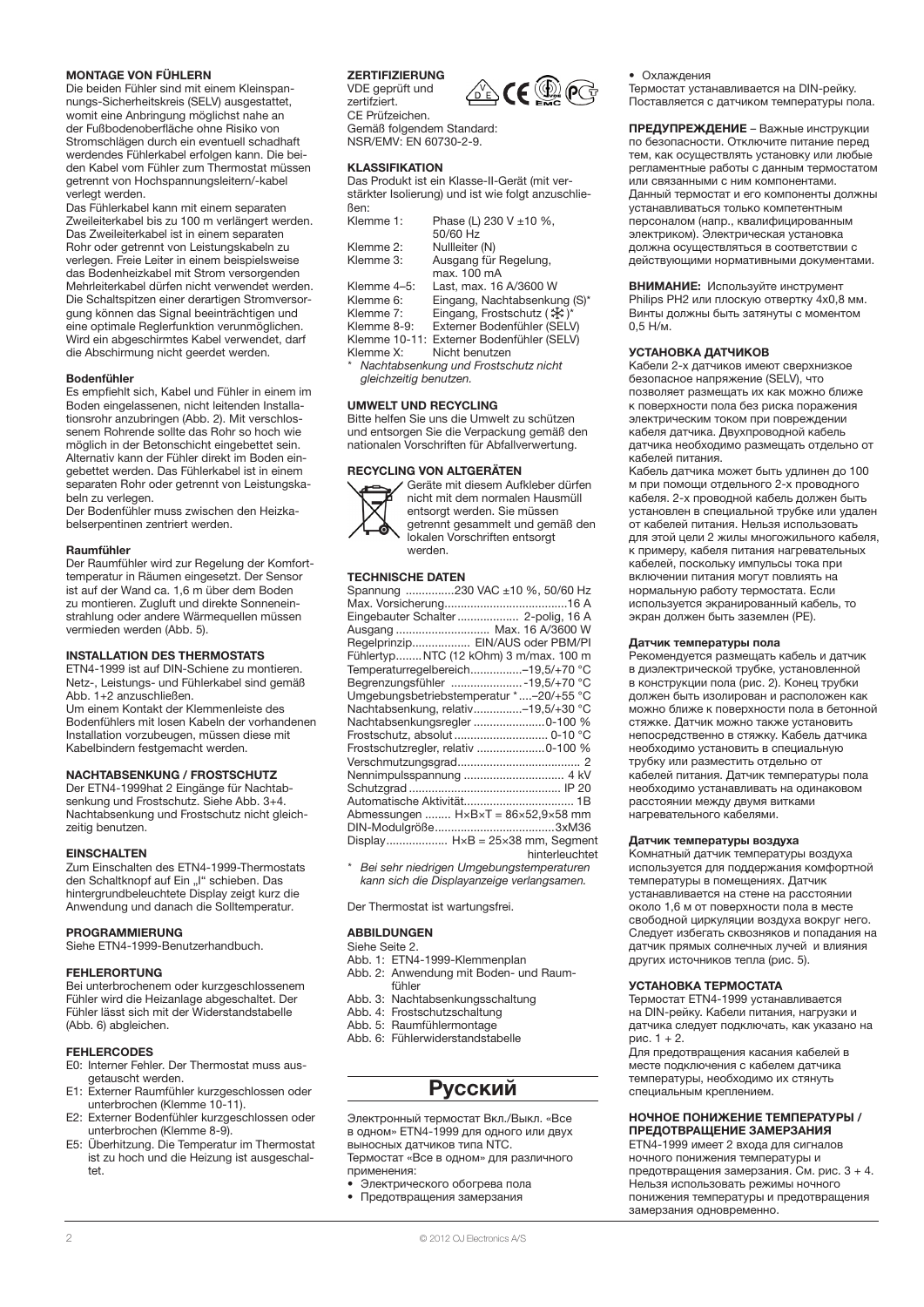### ВКЛЮЧЕНИЕ ПИТАНИЯ

Для включения термостата ETN4-1999 передвиньте кнопку включения питания в положение «I». Кратковременно загорится подсветка дисплея, указывая тип использования системы, после чего установите необходимую температуру.

### ПРОГРАММИРОВАНИЕ

См. Руководство Пользователя ETN4-1999.

### ОПРЕДЕЛЕНИЕ НЕИСПРАВНОСТИ

Если датчик отключился или произошло его короткое замыкание, нагревательная система выключается.

Работоспособность датчика можно

проверить по таблице сопротивлений (рис. 6).

### КОДЫ НЕИСПРАВНОСТЕЙ

- E0: Внутренняя неисправность. Термостат необходимо заменить.
- Отключение или короткое замыкание выносного датчика температуры воздуха (клеммы 10-11).
- E2: Отключение или короткое замыкание выносного датчика температуры пола (клеммы 8-9).
- E5: Перегрев. Температура внутри термостата очень высокая и нагрев отключился.

### CEPTИФИKALЦИИ

企க€இ VDE и CE В соответствии со следующими стандартами: LVD/EMC: EN 60730-2-9.

### КЛАССИФИКАЦИЯ

Термостат является изделием II Класса (усиленная изоляция) и должен быть подключен следующим образом:

| Клемма 1:   | Фаза (L) 230В $\pm$ 10%,       |  |  |
|-------------|--------------------------------|--|--|
|             | 50/60 Гц                       |  |  |
| Клемма 2:   | Ноль (N)                       |  |  |
| Клемма 3:   | Выход для сигнала              |  |  |
|             | управления, макс. 100 мА       |  |  |
| Клемма 4-5: | Нагрузка,                      |  |  |
|             | макс. 16 А/ 3600 Вт            |  |  |
| Клемма 6:   | Вход, ночное понижение         |  |  |
|             | температуры (S)*               |  |  |
| Клемма 7:   | Вход, предотвращение           |  |  |
|             | замерзания (※)*                |  |  |
| Клемма 8-9: | Выносной датчик                |  |  |
|             | температуры пола (SELV)        |  |  |
|             | Клемма. 10-11: Выносной датчик |  |  |
|             | температуры воздуха (SELV)     |  |  |

Клемма X: Не подключать Нельзя использовать режимы ночного понижения температуры и предотвращения замерзания одновременно.

### ЗАЩИТА ОКРУЖАЮЩЕЙ СРЕДЫ И УТИЛИЗАЦИЯ

Помогите защитить окружающую среду, утилизируя упаковку в соответствии с местными правилами утилизации отходов.

### ПЕРЕРАБОТКА ВЫШЕДШИХ ИЗ УПОТРЕБЛЕНИЯ ИЗДЕЛИЙ

Изделия с данной маркировкой нельзя утилизировать вместе с бытовыми отходами. Они должны утилизироваться отдельно в соответствии с местными правилами утилизации отходов.

### ТЕХНИЧЕСКИЕ ХАРАКТЕРИСТИКИ

Питание . . . . . . . . . . . . ~230 В ±10% 50/60 Гц Макс. ток предохранителя . . . . . . . . . . . . 16 А<br>Встроенный выключатель 2-х полюсный Встроенный выключатель 16 A Выход. . . Макс. 16 A / 3600 Вт Принцип управления. . . ВКЛ/ВЫКЛ или ШИМ/ПИ Тип датчика. . . NTC (12кОм) 3м/макс. 100 м Диапазон температур . . . . . . . . . . - 19,5/+70°С

Датчик-ограничитель . . . . . . . . . . - 19,5/+70°С Температура окр. среды при работе\*

. . . . . . . . . . . . . . . . . . . . . . . . . . . . . . -20/+55°C Относительное понижение температуры . . . . . . . . . . . . . . . . . . . . . . . . . . . . . -19,5/+30°C

Регулирование ночного понижения температуры ..............

Предотвращение замерзания, абсолютное . . . . . . . . . . . . . . . . . . . . . . . . . . . . . . . . . 0-10°C

Регулирование предотвращения замерзания, относительное . . . . . . . . . . . . . . . . . . 0-100% Контроль степени загрязнения  $\dots\dots\dots2$ Номинальный импульс напряжения. . . . . 4 кВ Класс защиты корпуса . . . . . . . . . . . . . . . IP 20 Тип автоматического срабатывания . . . . . . 1В Размеры. . В/86, Ш/52,5, Т/58 мм Размер модуля DIN-рейки . . . . . . . . . . 3xM36 Дисплей............... В/25, Ш/38 мм. сегментный с подсветкой

\* При очень низких температурах окружающей среды дисплей может реагировать медленно.

Термостат не требует технического обслуживания.

### РИСУНКИ

- Расположены на 2 странице.
- Рис. 1: Клеммы подключения ETN4-1999
- Рис. 2: Использование с датчиками температуры пола и воздуха
- Рис. 3: Режим ночного понижения температуры
- Рис. 4: Режим предотвращения замерзания Рис. 5: Установка комнатного датчика температуры
- Рис. 6: Таблица сопротивлений датчика

## Polish

Regulator temperatury ETN4-1999 jest wielofunkcyjnym regulatorem typu włącz/wyłącz, może pracować z jednym lub dwoma czujnikami zewnętrznymi typu NTC. ETN4-1999 doskonale nadaje się do następują-

cych zastosowań:

• elektrycznego ogrzewania podłogowego, • zapewnienia ochrony przed zamarzaniem, • chłodzenia (klimatyzacji).

Regulator przeznaczony jest do montażu na szynie DIN. W zestawie z regulatorem dostarczany jest czujnik temperatury podłogi.

OSTRZEŻENIE: IPrzed wykonywaniem jakichkolwiek prac instalacyjnych lub konserwacyjnych, należy odłączyć zasilanie. Instalacja może zostać wykonana jedynie przez uprawnione do tego osoby (tzn. elektryka z uprawnieniami). Instalacja elektryczna musi być wykonana zgodnie z obowiązującymi przepisami.

UWAGA: należy używać wkrętaka PH2 lub płaskiego wkrętaka 4x0,8 mm. Śruby powinny być przykręcane z momentem obrotowym 0,5 Nm.

### MONTAŻ CZUJNIKÓW

Czujniki zasilane są niskim napięciem SELV, dzięki czemu mogą być umieszczone w bezpośredniej bliskości podłogi bez stwarzania zagrożenia porażeniem elektrycznym. Przewody prowadzone od każdego z czujników do regulatora muszą być odseparowane od przewodów wysokiego napięcia. Przewody czujników mogą być przedłużane do długości 100m za pomocą osobnego przewodu dwużyłowego, który należy umieścić w rurce ochronnej. W przypadku zastosowania przewodu w ekranie, ekran nie może być uziemiony.

### Czujnik temperatury podłogi

Zaleca się, aby przewód z czujnikiem został umieszczony w rurce ochronnej, zamonto wanej na stałe w podłodze (rys. 2). Koniec rurki

### Czujnik temperatury powietrza

Czujnik temperatury powietrza umożliwia realizację regulacji temperatury w celu uzyskania warunków komfortu cieplnego. Czujnik powinien zostać zamontowany na ścianie, ok. 1,6m ponad poziomem podłogi tak, aby umożliwić swobodny obieg powietrza dookoła. Należy unikać miejsc narażonych na przeciągi i bezpośrednie działanie promieni słonecznych lub innego źródła ciepła (rys. 5). W przypadku montażu czujnika w pomieszczeniach nie należy instalować go na ścianach zewnętrznych.

### INSTALACJA REGULATORA

Regulator ETN4-1999 przeznaczony jest do montażu na szynie DIN. Zasilanie, obciążenie i przewody czujników powinny zostać podłączone jak pokazano na rys. 1 i 2.

#### OBNIŻENIE LUB PODWYŻSZENIE TEMPE-RATURY I OCHRONA PRZED ZAMARZA-NIEM

Regulator ETN4-1999 ma dwa wejścia. Jedno dla obniżenia lub podwyższenia temperatury a drugie dla ochrony przed zamarzaniem, patrz rys. 3 i 4. Nie wolno używać jednocześnie obu tych funkcii.

### WŁACZENIE ZASILANIA

W celu włączenia regulatora ETN4-1999 należy przesunąć dźwignię włącznika do pozycji "włącz" – "I". Podświetlany wyświetlacz pokaże krótko bieżący tryb, a następnie zaprogramowaną temperaturę.

### PROGRAMOWANIE

Patrz Instrukcja Programowania regulatora ETN4-1999.

### LOKALIZACJA USTEREK

Jeśli czujnik ulegnie rozłączeniu lub zwarciu, system ogrzewania wyłączy się. Rezystancję czujnika można sprawdzić porównując ją z tabelą rezystancji (rys. 6).

### KODY BŁĘDÓW

E0: Błąd wewnętrzny, konieczność wymiany regulatora.

- E1: Zewnętrzny czujnik uległ zwarciu lub rozłączeniu (zacisk 10-11).
- E2: Zewnętrzny czujnik uległ zwarciu lub rozłączeniu (zacisk 8-9).
- E5: Przegrzanie. Temperatura w regulatorze jest zbyt wysoka, ogrzewanie zostało wyłączone.

### **CERTYFIKACJA** Certyfikaty wyrobu

⚠∈▒ VDE, NEMKO. Wydano certyfikat CE wg normy: LVD/EMC: EN 60730-2-9.

### KLASYFIKACJA

Niniejszy produkt jest urządzeniem II klasy ochrony i musi zostać podłączony w następujący sposób):

| <u>oy opooong:</u> |                                                             |
|--------------------|-------------------------------------------------------------|
| Zacisk 1:          | Linia (L) 230 V $\pm$ 10%, 50/60 Hz.                        |
| Zacisk 2:          | Neutralny (N).                                              |
| Zacisk 3:          | Wyjście – sygnał sterujący do<br>wejść 6 i 7, maks. 100 mA. |
| Zacisk 4-5:        | Obciążenie, maks. 16 A/3600 W.                              |
| Zacisk 6:          | Wejście - obniżenia lub podwyż-<br>szenia temperatury (S)*  |
| Zacisk 7:          | Wejście - ochrona przed zama-<br>rzaniem ( $\mathcal{F}$ )* |
| Zacisk 8-9:        | Czujnik temperatury podłogi<br>(SELV)                       |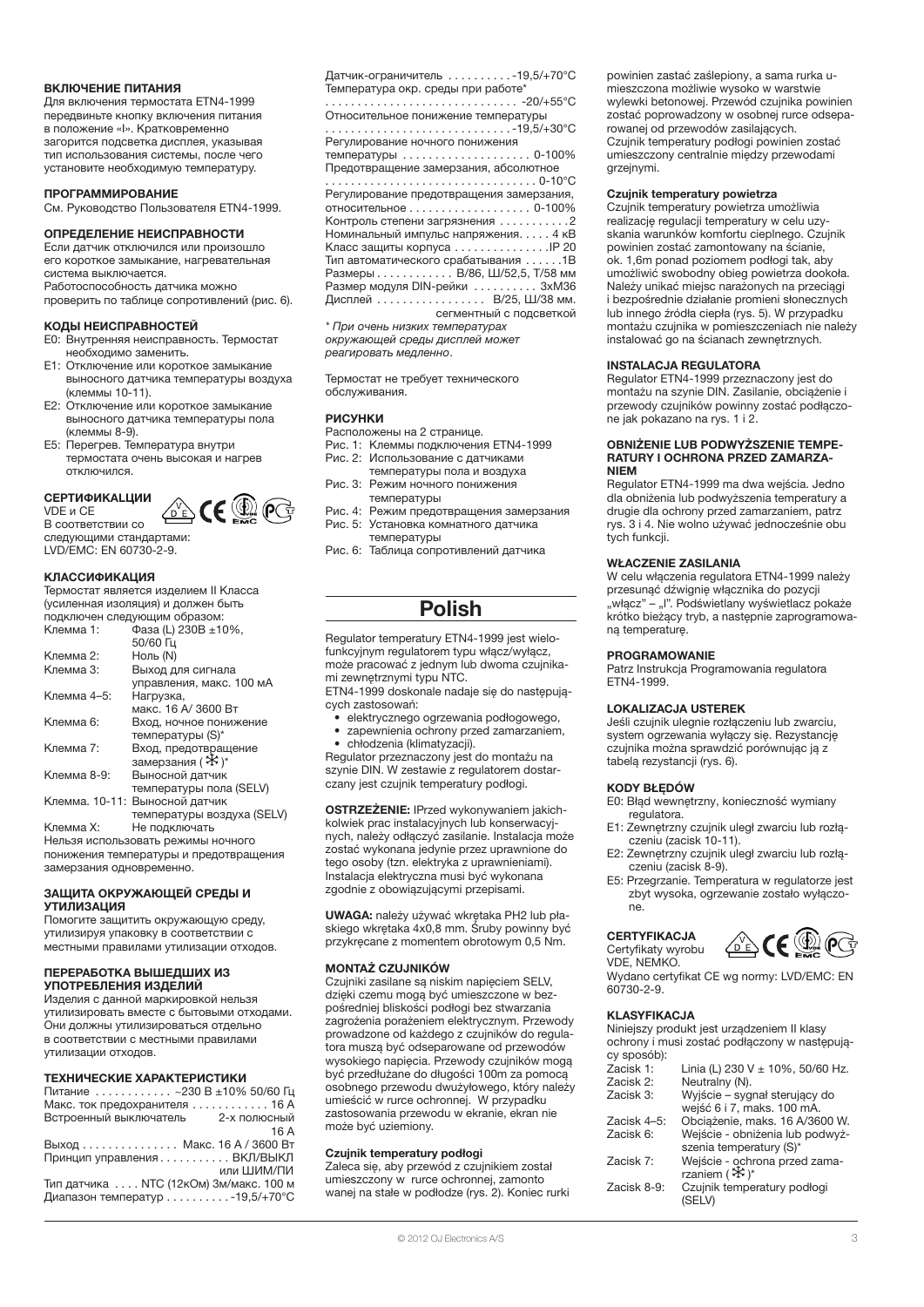- Zacisk 10-11: Czujnik temperatury powietrza w pomieszczeniu. (SELV)
- Zacisk X: Nie podłączać.
- \* Nie należy używać jednocześnie funkcji obniżenia lub podwyższenia temperatury i ochrony przed zamarzaniem.

### OCHRONA ŚRODOWISKA NATURALNEGO I **RECYKLING**

Opakowania powinny zostać zagospodarowane zgodnie z obowiązującymi przepisami dotyczącymi odpadów.

### RECYKLING STARYCH URZĄDZEŃ ELEKTRYCZNYC



Urządzenia elektryczne z niniejszą etykietą nie mogą być wyrzucane razem z odpadami bytowymi. Powinny zostać zebrane osobno i zagospodarowane zgodnie z obowiązującymi przepisami.

### DANE TECHNICZNE

| Napięcie zasilania  230 VAC ±10% 50/60 Hz       |
|-------------------------------------------------|
|                                                 |
| Wbudowany wyłącznik 2-polowy, 16 A              |
| Max. obciążenie  16A, (3600 W)                  |
| Metoda regulacji ON/OFF lub PWM/PI              |
| Typ czujnika NTC (12 kΩ) 3 m maks. 100 m        |
| Zakres regulacji temperatury                    |
|                                                 |
| Zakres regulacji limitującego czujnika podłogo- |
| wego:                                           |
|                                                 |
|                                                 |
| Temperatura pracy*  -20/+55 °C                  |
| Obniżenie lub podwyższenie temperatury:         |
| Z podłączonym czujnikiem - 19.5/+30 °C          |
| Bez podłączonego czujnika0-100 %                |
| Ochrona przed zamarzaniem:                      |
| Z podłączonym czujnikiem 0-10 °C                |
| Bez podłączonego czujnika 0-100 %               |
|                                                 |
| Znamionowe napięcie impulsowe  4 kV             |
|                                                 |
| Automatyczna aktywacja  1 B                     |
| Wymiary (wysokość/szerokość/głębokość)          |
| H/86, W/52,5, D/58 mm                           |
|                                                 |
| Wyświetlacz (wysokość/szerokość)                |
|                                                 |
|                                                 |

Wzór zarejestrowany w UE............................... ............................................ 001101349-0001/2 \* Przy bardzo niskich temperaturach zewnętrz-

nych, wyświetlacz może mieć spowolniony czas reakcji.

Regulator jest urządzeniem bezobsługowym.

RYSUNKI (str. 2)

- rys. 1: ETN4-1999 widok ogólny regulatora<br>rys. 2: Zastosowanie z czujnikiem temperat Zastosowanie z czujnikiem temperatury
- podłogi i powietrza w pomieszczeniu
- rys. 3: Aktywacja funkcji obniżenia lub podwyższenia temperatury
- rys. 4: Aktywacja funkcji ochrony przed zamarzaniem
- rys. 5: Montaż czujnika temperatury powietrza w pomieszczeniu
- rys. 6: Tabela rezystancji czujników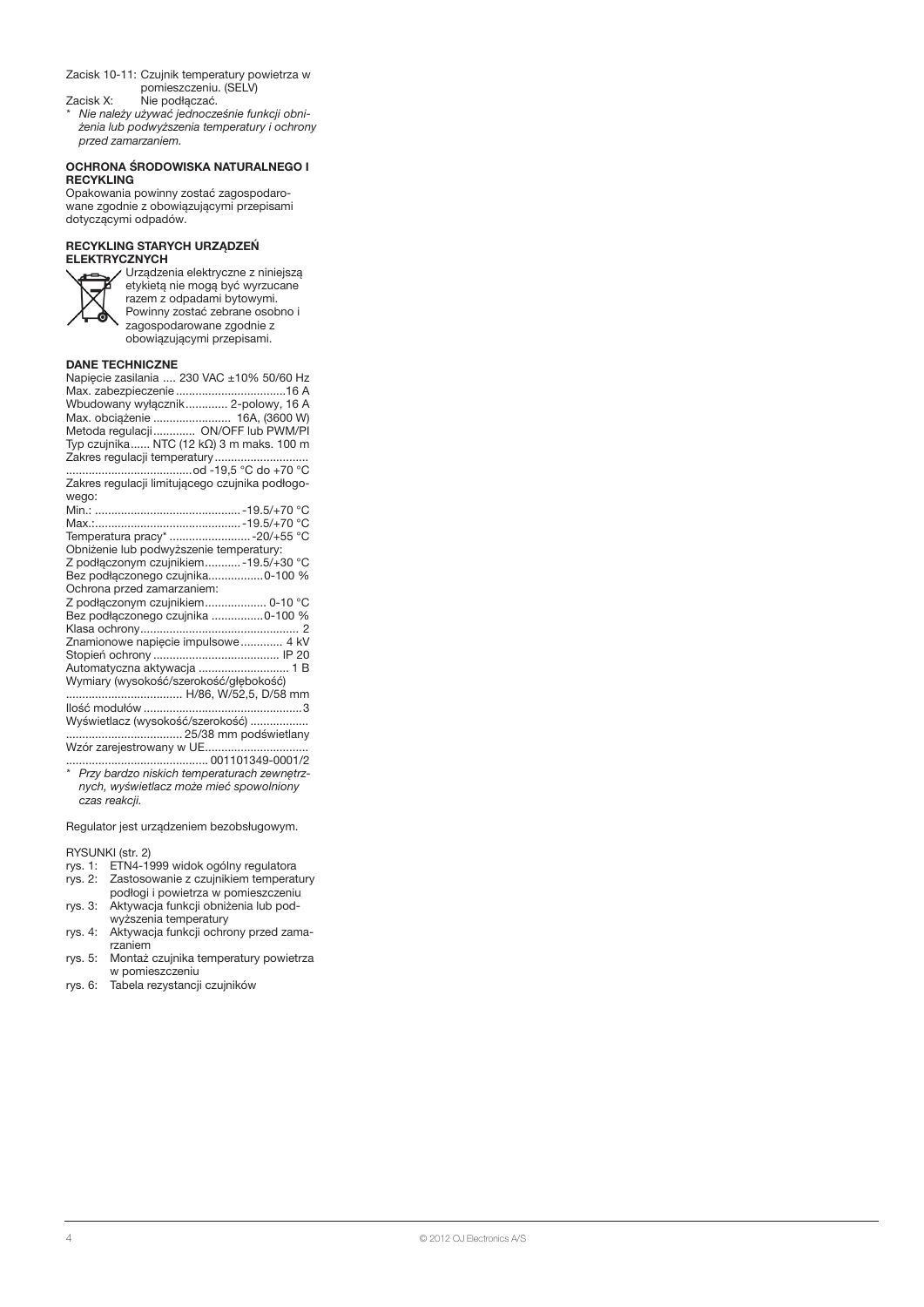









|                           | , iy. u     |             |          |
|---------------------------|-------------|-------------|----------|
| <b>OM SENSOR</b>          |             |             |          |
|                           | Sensor      |             |          |
|                           | $Temp.(^c)$ | Value (ohm) | BR929A08 |
|                           | $-10$       | 64000       |          |
|                           | $\pmb{0}$   | 38000       |          |
| $\circ$                   | 10          | 23300       |          |
|                           | 20          | 14800       |          |
|                           | 30          | 9700        |          |
|                           |             |             |          |
|                           |             |             |          |
|                           |             |             |          |
|                           |             |             |          |
|                           |             |             |          |
|                           |             |             |          |
|                           |             |             |          |
|                           |             |             |          |
|                           |             |             |          |
|                           |             |             |          |
|                           |             |             |          |
|                           |             |             |          |
|                           |             |             |          |
|                           |             |             |          |
|                           |             |             |          |
|                           |             |             |          |
|                           |             |             |          |
|                           |             |             |          |
|                           |             |             |          |
|                           |             |             |          |
|                           |             |             |          |
|                           |             |             |          |
|                           |             |             |          |
|                           |             |             |          |
|                           |             |             |          |
|                           |             |             |          |
| © 2012 OJ Electronics A/S |             |             | 5        |